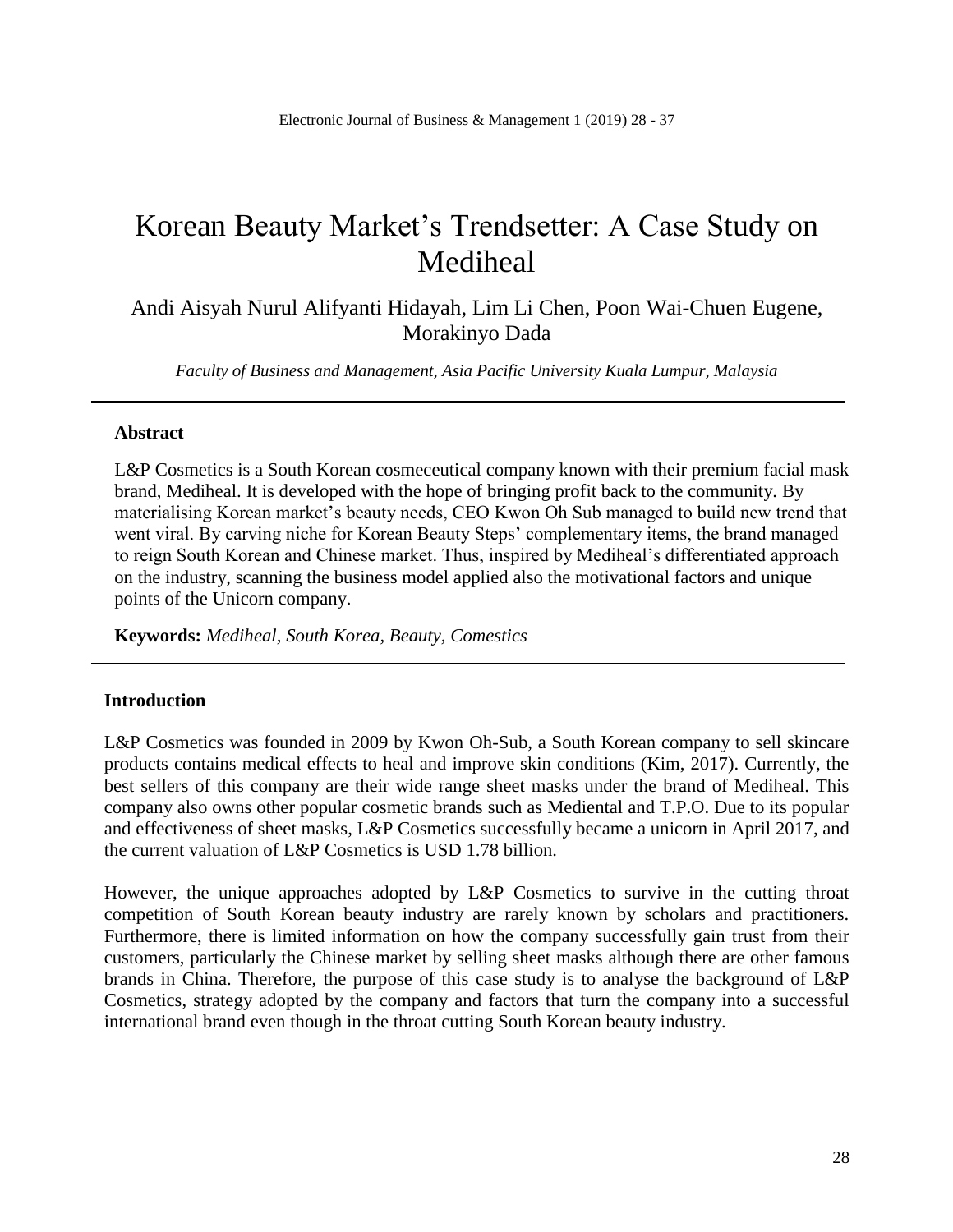# **Figure 1: L&P Cosmetics' Company Timeline**



#### **Background of L&P Cosmetics**

Kwan Oh-Sub founded L&P Cosmetics in 2009 after two unsuccessful business ventures. His journey to become a unicorn-status company started in 1969 when Kwan's mother, Yoo Im-soon established the Wangsang Chemicals. After completion of his undergraduate study at Korea University, Kwan joined his not so well to-do family business. After the 1997 Asian Financial Crisis, he was trying to relieve the company however it was unsuccessful.

The 2 failed company is believed as the foundation of L&P Cosmetics that started as the product supplier of Olive Young and other Korean drugstore and pharmacies. In its early beginning, L&P also started exporting products to China and Hong Kong until the company's utility model of 2-step facial mask is registered in 2010. In 2011, the company launched their own brand, Mediheal, which was supplied to Lotte Duty free COEX- the biggest department store in South Korea as well as introduced the products by home shopping TV channels that is one of the most profitable promotion channels in South Korea.

The early introduction to China and Hong Kong market opens the way for Mediheal to reign the export game in the industry. As South Korea's high-quality cosmetics and skincare trend is spreading around Asia along with Hallyu (South Korean Culture Wave), Mediheal's product began to enter Singapore and Japan market as supply for duty-free stores in 2014 along with entering market in U.S, Taiwan, Malaysia, Australia, and Canada. As in 2015, the brand also started to supplying products to South Korean Airlines such as Asiana Airlines & Air Busan for in-flight duty-free sales. It is also in 2015 when the company entered a distribution agreement with online malls and pharmacies in China, also established a corporate presence there, undoubtedly bringing the brand into one of the most used facial masks in the world's biggest market, China.

In the year 2016, Mediheal has won hundreds of awards from multiple nomination, for example the highest revenue from online channel, drugstore channel, as well as the fastest growing brand in South Korea, and Korean Brand of the 2016, that is picked by Chinese Consumers. 2017, the brand won the Korea's First Brand Award for 2017, completed a new headquarters in Seoul, supplied products to Costco in Taiwan, entered direct distribution agreements with local agents in China, as well as established Mediheal Scholarship Foundation and Mediheal Research and Development Centre. At the end of 2017, the brand declared exported USD 50 million worth of products that is just adding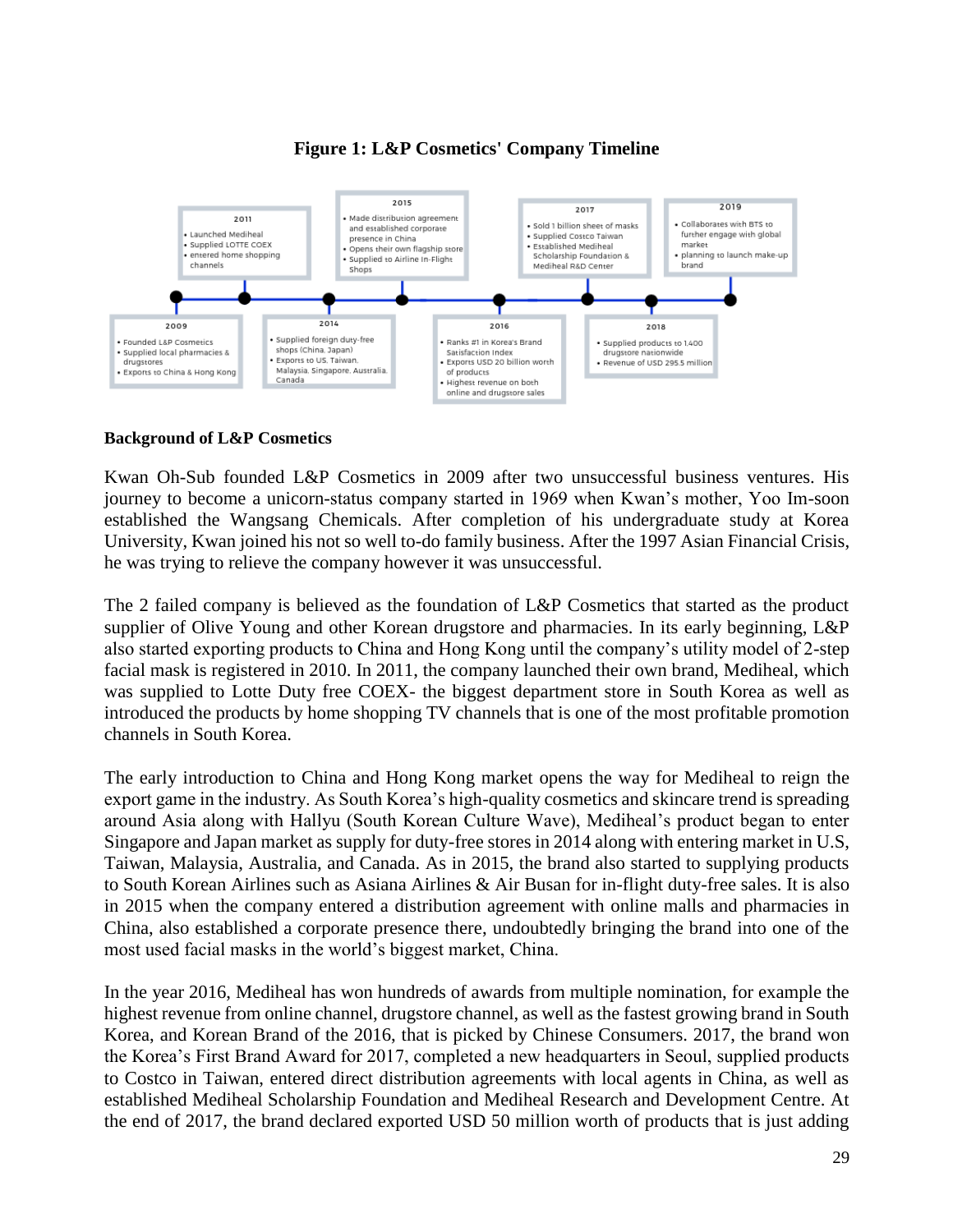more to their lists of awards. As in 2018, the brand reported supplying products to Incheon International Airport Duty-Free store, has already supplied products to more than 1,400 drugstores in Korea, and was focusing in establishing social impacts as a part of their management philosophy by providing scholarship to foreign students in Korea and hosted a golf championship in San Francisco. Recently, L&P Cosmetics extends the collaboration with Korean global phenomenon, BTS for another year seemingly as a move to ride along with the Hallyu sensation once more (Park, 2019).

L&P Cosmetics has been displaying a successful differentiation as their product is designed to fulfil unique needs (Mediheal, 2018), from a variety of consumers that -judged from the product's pricing- , are not price-sensitive. The "premium" branding on the product's portfolio is one of the indicators that the brand is practicing differentiation strategy. L&P Cosmetics has been developing ampoule technology that helps with skin hydration, after previously registering utility models for facial masks in the span of 6 years from 2009-2015 (Mediheal, 2018). The technology developed by the brand is allowing the product to have a value difficult to copy by their competitors as the healing component on the product's marketing portfolio brings higher value than other facial masks in the market.

Competitors are offering the same value of skin-healing, of course, but the patented ampoule technology prevents competitors to imitate the value to that extent of brand image although they have access to the same raw material, in example snail or activated charcoal, but as the brand has built an image of being the prodigy of using such materials, or having such technology, it is engraved to the target consumer's mind that Mediheal is the only brand providing a solution to their needs. It can also be taken into consideration that the "premium" branding on the product will not stop the consumer to buy from the brand even though their pricing is positioned on the high-end niche, because at this point, with such image, Mediheal's consumers are not price-sensitive as they believe the product offers the value sought for: skin-healing.

With their unique approach to the local and China market, Mediheal managed to be successful locally and in the neighbouring countries. With a deep and long establishment history in Korea itself, the company has been using combination of ingenious product R&D, strong management pillar, and clever sales distribution strategy so that the company went through a speedy growth. By taking a usual sheet mask and lift its functionality, the company managed to found their own unique distribution line and seize the most populated market- China.

# **Literature Review**

## **Key Success Factors: Higher-End Masks**

Facial masks in Korean's multi stage beauty routine was nothing more than complementary item at early 2010 before L&P Cosmetics started to focus their product research to the said item. When other companies offered facial masks as promotional gifts and sold it cheaply as a way to promote make up (Kim, 2017), Mediheal tried to manufacture their own line of facial mask that is made to provide solutions for skins and "materialise" the beauty that their consumers wish to achieve (Mediheal, 2018). As the brand's model for utility mask was registered at 2010, it was at that time the said complementary item found its own place in Korea's Beauty market, especially in 2015-16 when it is a trend to have a "glass-skin" look, where the idea is to not rely on make up as much so that the skin looks hydrated, which is a big advantage for Mediheal to promote their "premium" face masks.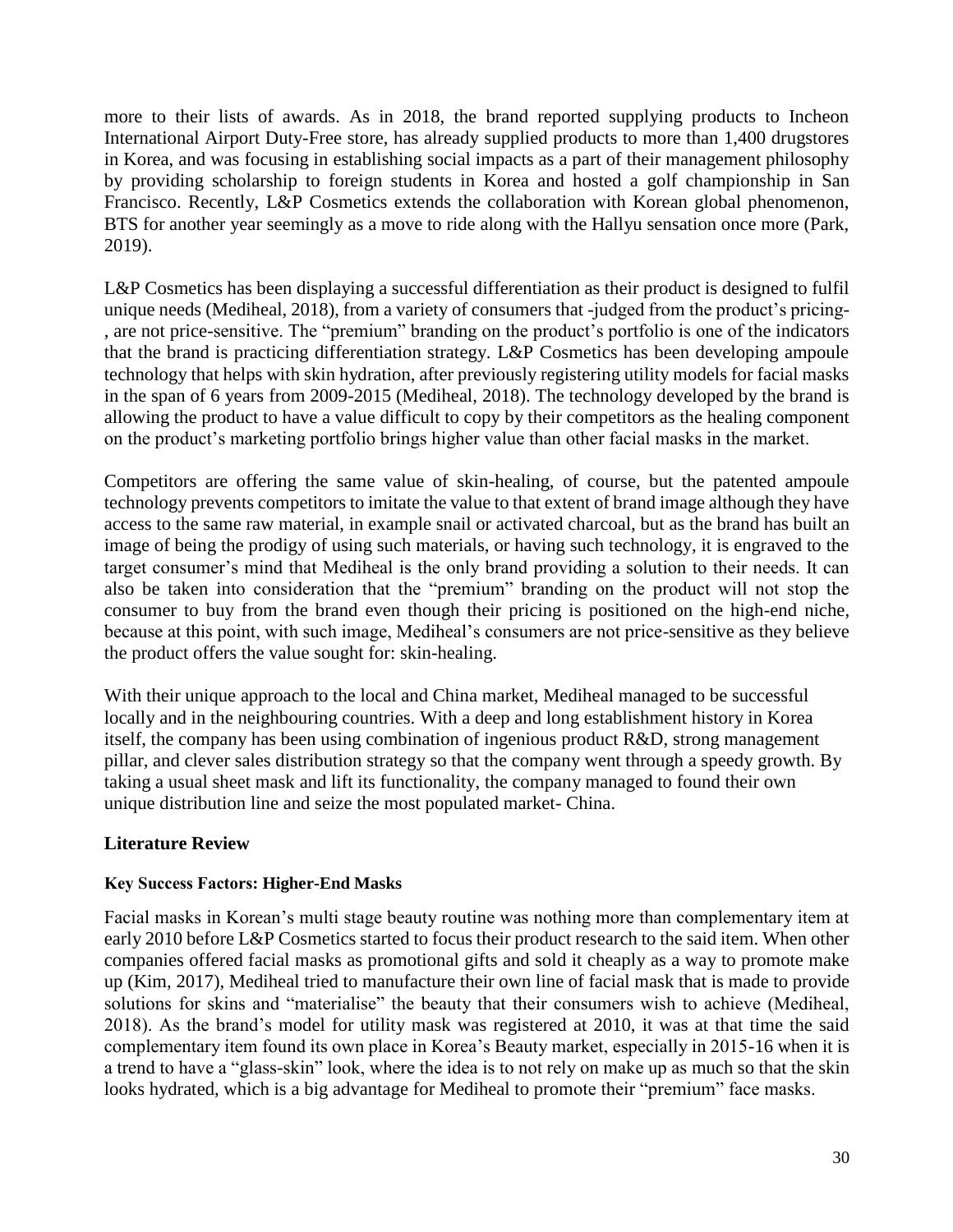The brand develops their products under the differentiated unique concepts to match distinct individuality of their consumers (Mediheal, 2018). It can be seen from their choice of local raw materials, combined with their ampoule technology, Mediheal has succeed in promoting a need for facial masks, that it is now considered one of the most important step in Korean Beauty Steps, carving a bigger market demand for facial masks that not only cleans the skin, but also helps solving skin problems. This is where Mediheal comes as they provide customised facial masks to fill in demands from unique consumers with different skin problems. As the brand diversify the basic of their products, they become the trend-setter for the industry in Korea (Mediheal, 2018).

## **Joining Forces**

Although Mediheal is now a successful company, but Kwon believes that every company has to be supported on its weakness. He believes that L&P Cosmetics' strength is sales and marketing, and the company lacks power in design and manufacturing, so he emphasises on doing joint ventures with the country's local OEM (Original Equipment Manufacturer) and ODM (Original design Manufacturer) companies such as Kolmar and Cosmax, the top two OEMs in South Korea (Kim, 2017), means the companies will work together, on each specialised areas to finish a product, in other words, L&P Cosmetics is doing outsourcing. Outsourcing trend is transforming external suppliers and international supply chain relationships into an increasingly important source of innovation generation (Jean, et al., 2018) by modularising a new product to several components that is each finished by different set of suppliers to be assembled in the end by the parent company (Gobble, 2013).

Just like a group of ants gather to lift heavy goods, the concept of outsourcing allows L&P Cosmetics to found other companies to gather each of their powerful aspects and make their product better and in the same time cuts cost that usually appear for machinery maintenance in factories or salary for R&D employees, because such costs are for Kolmar and Cosmax to be taken care of. Innovation outsourcing has become a megatrend and has helped companies to reduce their budgets for research and development while relying on their external contracting suppliers to take more responsibility for design and product development (Azadegan & Dooley, 2010), which is what Mediheal is doing for their product's designing and manufacturing process, allowing them to make products the consumers are looking for without building a factory, that spends a lot.

For South Korean, a company that outsources are unique as it believed to have small competitive advantage, so maintaining this strategy is hard for Kwon as he has to persuade their about-to-be consumers that L&P Cosmetics will remain competitive without its own factories (Kim, 2017). As the company grows overseas, however, Mediheal has been establishing their corporate presence, manufacturing facility and production facility abroad, such as in Japan and Cambodia (Kim, 2017).

## **'Win-win' Management**

Most company are successful because of their management philosophy that guides them on reaching targets. L&P Cosmetics' motto of "Growing Together and Developing Together", is an example of such management philosophy used to maximise the company's capabilities, from their business partners to their internal employees that it becomes an important foundation in the company culture (Choi, 2018). By introducing and emphasising the motto, L&P Cosmetics makes sure that the partners' and employees' idea of mutual growth are inline, and the relationship between L&P Cosmetics and this group of partners and employees can be more positive as both grows together.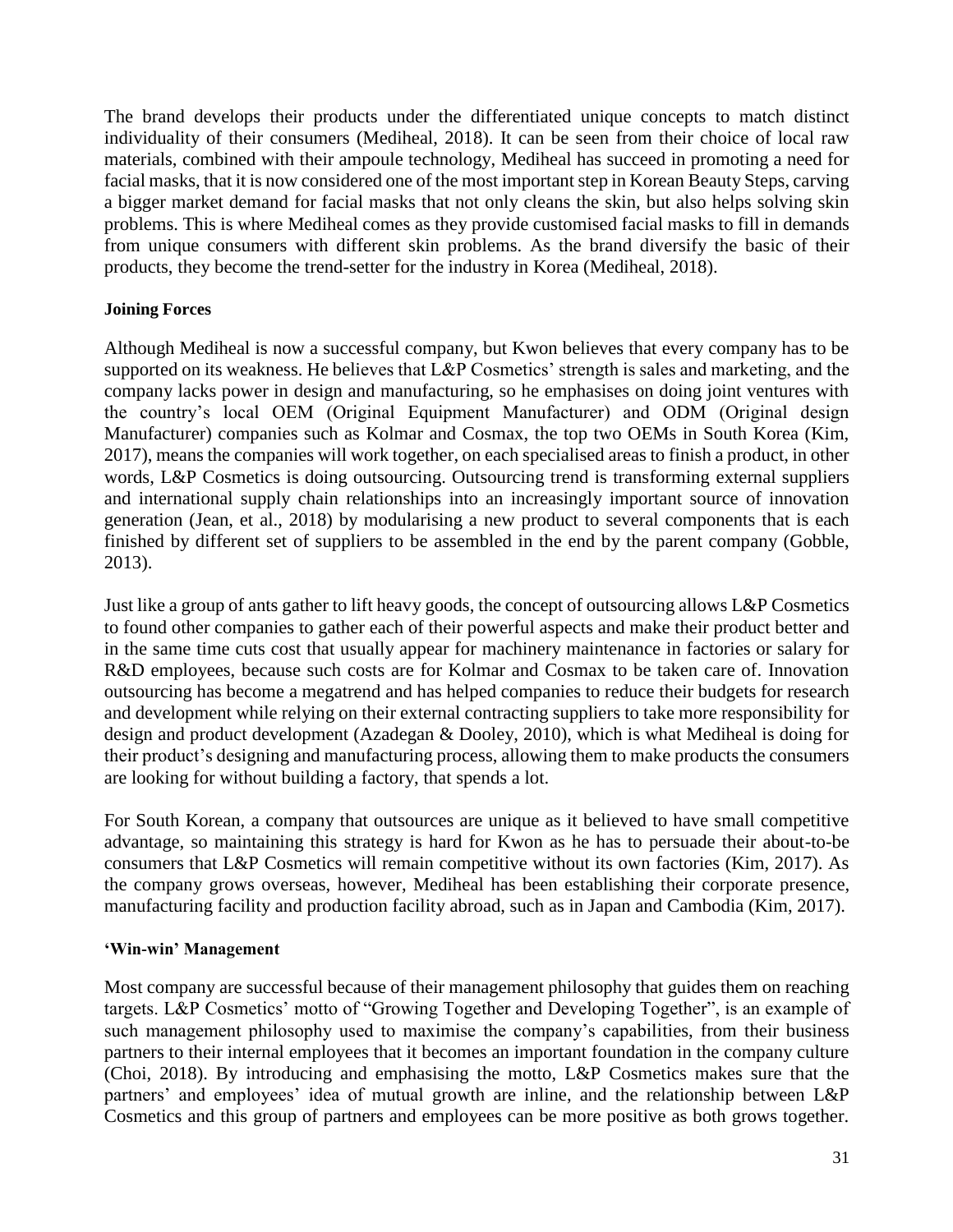The motto is believed to be the reason Mediheal was able to grow continuously at their homeland and abroad as it becomes a healthy and trusted brand to their consumers.

Instead of using dealership sales, L&P Cosmetics has been developed through active agency operations and cooperation (Choi, 2018), that is by distributing their products through the company's own stable distribution network and direct sales operation to prevent unauthorised expansion. Such strategy needs a stable relationship between the company and their distribution channel that is their partner, and also their internal employees. The company itself and their partner has to constantly be in a positive relationship to let both sides transfers knowledge, company culture, and skills from each other, also to allow companies develop innovative capabilities in a customer-supplier relationship, companies have engaged in inter-organisational learning and also leveraging skills form each other (Jean, et al., 2018).

One example is that L&P Cosmetics not only have to provide ideas for their product to Kolmar and Cosmax, but the brand also has to share their company philosophy and motto to the partners to let the partners innovate on the products. L&P Cosmetics has been using the strategy for a long time, and it is proven a success even in their abroad channels, it can be assumed that the motto used as management philosophy works well for the company and so being one of the reason of the company's success in establishing corporate presence abroad.

L&P Cosmetics is one of the companies that starts by doing product development strategy as the company takes an existing product, in this case facial masks, and develop the product by adding more function to the product, which is to solve skin problems. As the value on the product increases and its' function extended to the consumer, it attracts more consumers to try the product. As mentioned by Kim (2017), facial mask is considered a complementary item in the Korean Beauty Steps, but L&P Cosmetics managed to look into the opportunity of the product being something more as the company develops the brand carrying unique masks, that, in the end, managed to establish a new trend in the market, allowing the brand to develop their market and adopted market development strategy.

As the trend of skincare spreads in Asia along with Hallyu (Korean Culture Wave) in 2014, facial masks being one of the items sought for. With the market demand for skin-problem-fixing masks increases then, L&P Cosmetics has more reason that can support their product line-up as it started to launch its differentiated, "premium" masks. At this point, Mediheal is making a new market for their products as the brand brings previously existing, only slightly customised product, to a new market setting by adding the "premium" label to their product portfolio along with its said skin-healing function.

Furthermore, Asian society's beauty standard emphasises on the face rather than the body (Yip, et al., 2019). Characteristics like fair, flawless skin that shows the skin is clean is sought for, so the market requirement are pretty much similar with the product Mediheal brought from their homeland and it easily fulfilling the need for the same value for Chinese and Japanese market. The product has low rate of local responsiveness with minimum adjustment to penetrate the neighbouring markets. Domestic competitors on both markets have the ability to be more responsive, indeed, because Mediheal has language barrier, but the company managed to close the gap by building corporate presence to maintain the firms' relationship with their distribution partners and domestic employees (Choi, 2018). The firms' close relationship with its partners help the brand to keep understanding needs and offering products that is fulfilling market demand from South Asia so that it hinders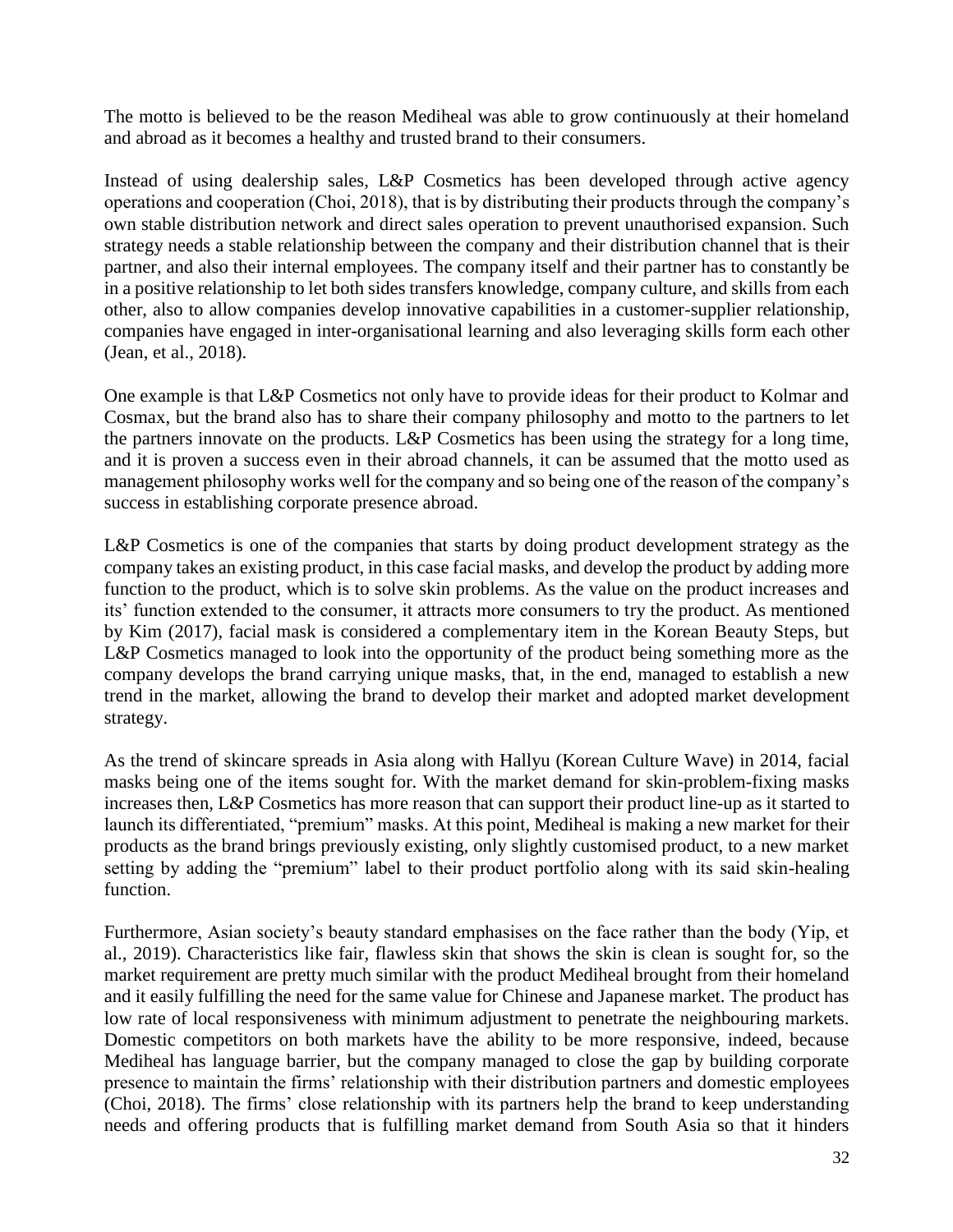domestic competitors.

Mediheal builds their own corporate presence in China and Japan, but the product itself is still exported from their homeland, South Korea, then distributed by their own distribution channel to duty-free stores and drugstores in China, Japan, Hong Kong, Taiwan, Malaysia, Singapore, Indonesia, Thailand, Vietnam, Philippines, India, and other 15 countries. This is to aim efficiency as the company focused on domestic activities but their international operations are still managed centrally (Bartlett, et al., 1995). The distribution channels made enhance the firms' effectiveness in providing products but the decision making was not by those partners. Instead, L&P Cosmetics are deciding what to do and the partners are just following.

## **Stumbling Block: THAAD Crisis**

The deployment of Terminal High Altitude Area Defence System in South Korea happened on February 2016 when South Korea and American military officials had agreed to meet. The system is designed to shoot down ballistic missiles using interceptor missiles, launchers, a radar, and a firecontrol unit (Swaine, 2017). The agreement between American military and South Korea dragged strong, negative reaction from China government that impacts on all agreements between South Korean and Chinese government. For example, China postponed Korea's defence minister's visit to China, also China Tourism Administration reportedly instructed to reduce the number of Chinese tourists to South Korea by 20%.



**Figure 2: Spending by Chinese Consumers at Korean Duty-Free Shops**

The subtraction happening not only on tourism industry or governmental sector, but it affects Korea's Beauty industry as well, as Chinese market are their biggest market so far. As China turns rigid towards South Korea, their government was placing Hallyu Ban to the country, officially blocking all K-Pop content from Chinese media (Sanchez, 2016), including Korean Beauty Products. For L&P Cosmetics that gain 70% of their net sales from China, the boycott is not good news, especially that one of their distribution channel, Lotte Shopping retail branch was having a plunge in their earnings in the second quarter of 2016 by 94.9%, because 90% of their stores has to be closed under China government's order (Agencia EFE, 2017). At that time, L&P Cosmetics was facing a possibility of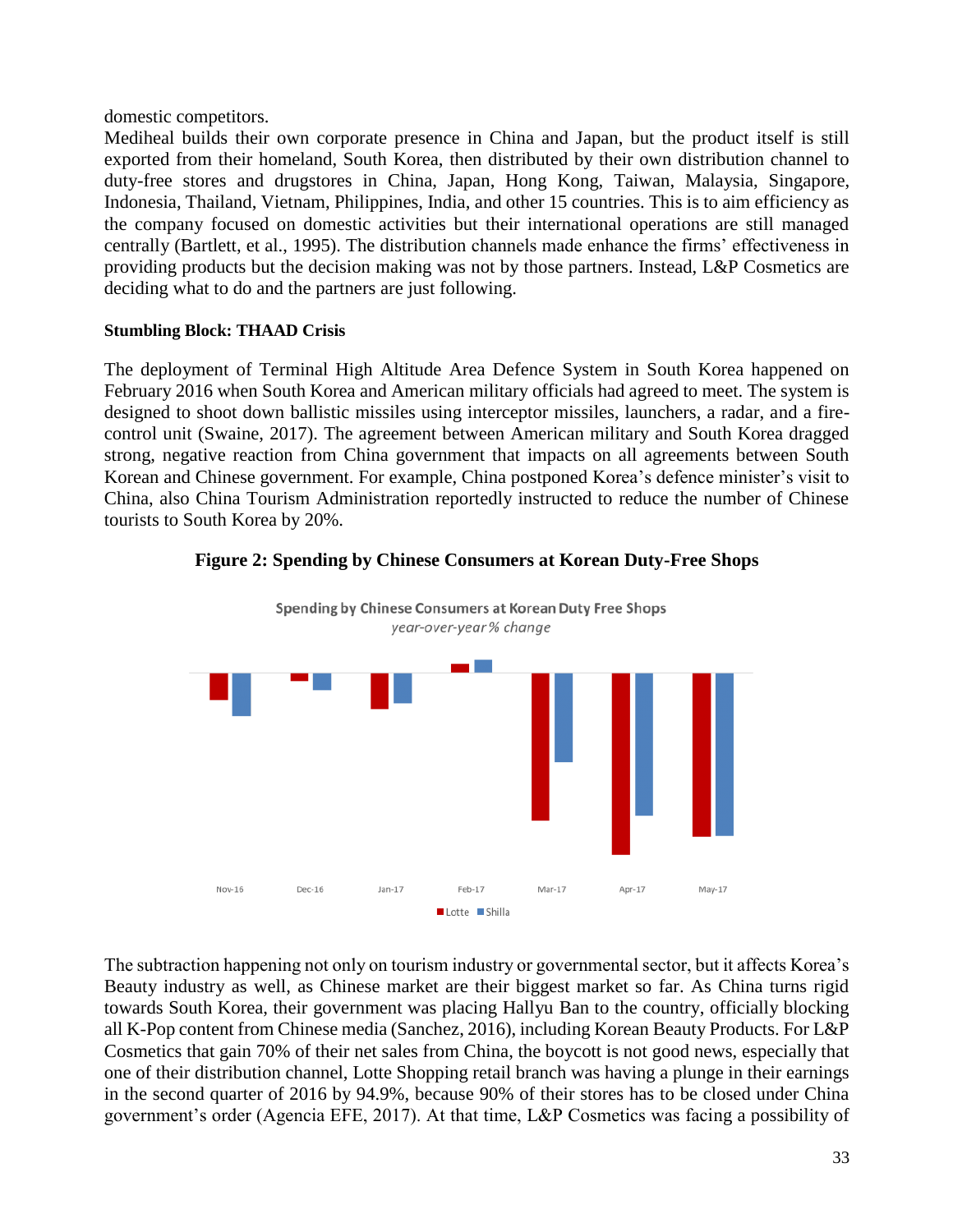smaller income coming from its biggest market.

The brand's position as market leader was threatened by the fact that Lotte and Shilla duty-free shops was boycotted. Along with the goods boycott, Chinese consumers has been growing an anti-Korea sentiment that is influencing their buying behaviour. In China, the consumptions of Korean Beauty products are highly correlated with the country's exposure to K-Pop Culture, so by spreading the sentiments, even Chinese products with Korean ambassador won't be bought due to the current nationalist idea in the country, leading to massive revenue loss in Korean export sector (Cho, 2017).

L&P Cosmetics was a little bit lucky then because it already established corporate presence in China and already exported to other markets such as Canada and U.S. or else the company may also fell victim to the crisis. After China visually lifted the ban in 2017 (Hong, 2017), there's a change in Chinese local consumption patterns and trends, and consumer sentiments beginning to matter more as K-Beauty –that has been trending for so long in China- is not fun anymore (Tai, 2019). The small change in consumer buying behaviour is also changing the way Korean Beauty companies approach their target customers, and that includes L&P Cosmetics as local brands are also stepping up in Chinese market as consumers found them more emotionally resonant (Tai, 2019).

## **Competitors**

As the facial mask market grows, L&P Cosmetics is facing a lot of competition. In overseas market there is Innisfree, one of Amorepacific Corporation's sub brand. The brand is mostly known for their high-quality products using Jeju natural ingredients with reasonable prices, that is targeted for customers looking for naturalistic alternatives, a trend that flourished in US and Southeast Asia market in 2017 (Bae, 2017). The concept of eco-friendly green life that is adopted by the brand along with Innisfree's expansion using roadside, flagship stores (instead of focusing on duty-free channels like Mediheal) is a strong wall for Mediheal to overcome. Although backed with strong parent, Innisfree was reported weaker on their domestic sales as their sales decline of 7% due to the poor performance of storefronts in the first quarter of 2019 but the brand is very strong in global market (Lim, 2019). Along with global girl group member and Korean famous actor as ambassador, it is easier for the brand to build brand image in their active global expansion, especially in US and Asia that has been consuming Hallyu by-product from K-Pop and dramas.

Another competitor that is strongly expanding in China, Mediheal's biggest market is SNP Cosmetics that are also famous for their medicinal effect. SNP Cosmetics attracted attention with its trendy design in facial sheet mask through their famous SNP Animal Mask. The mask, not only is cute in design, was instantly a hit because of its instant effect to consumer's pore troubles, lead to 10 million sales in a month after its release (Yoo, 2015). Now the brand has been developing through Chinese influencers live broadcasts and product appearances in Korean dramas, that is highly consumed in China –and since become the brand's main marketing channel as K-dramas found to be stimulating Korean beauty product's economy in China (Park & Lee, 2019).

Using local influencers to promote their products is a way of SNP to fight the anti-Korean sentiments from 2017 THAAD Issue that is working really well in maintaining their Chinese customers. As the brand's products promoted a lot through local influencers, L&P Cosmetics does not catch up to the trend while they are expanding to western market on the same year, that in the end lets SNP Cosmetics gain more brand image in China. Even though Mediheal is still leading the market, there are chance for SNP to catch up with L&P cosmetics, in which appears a threat to the sheet mask leader.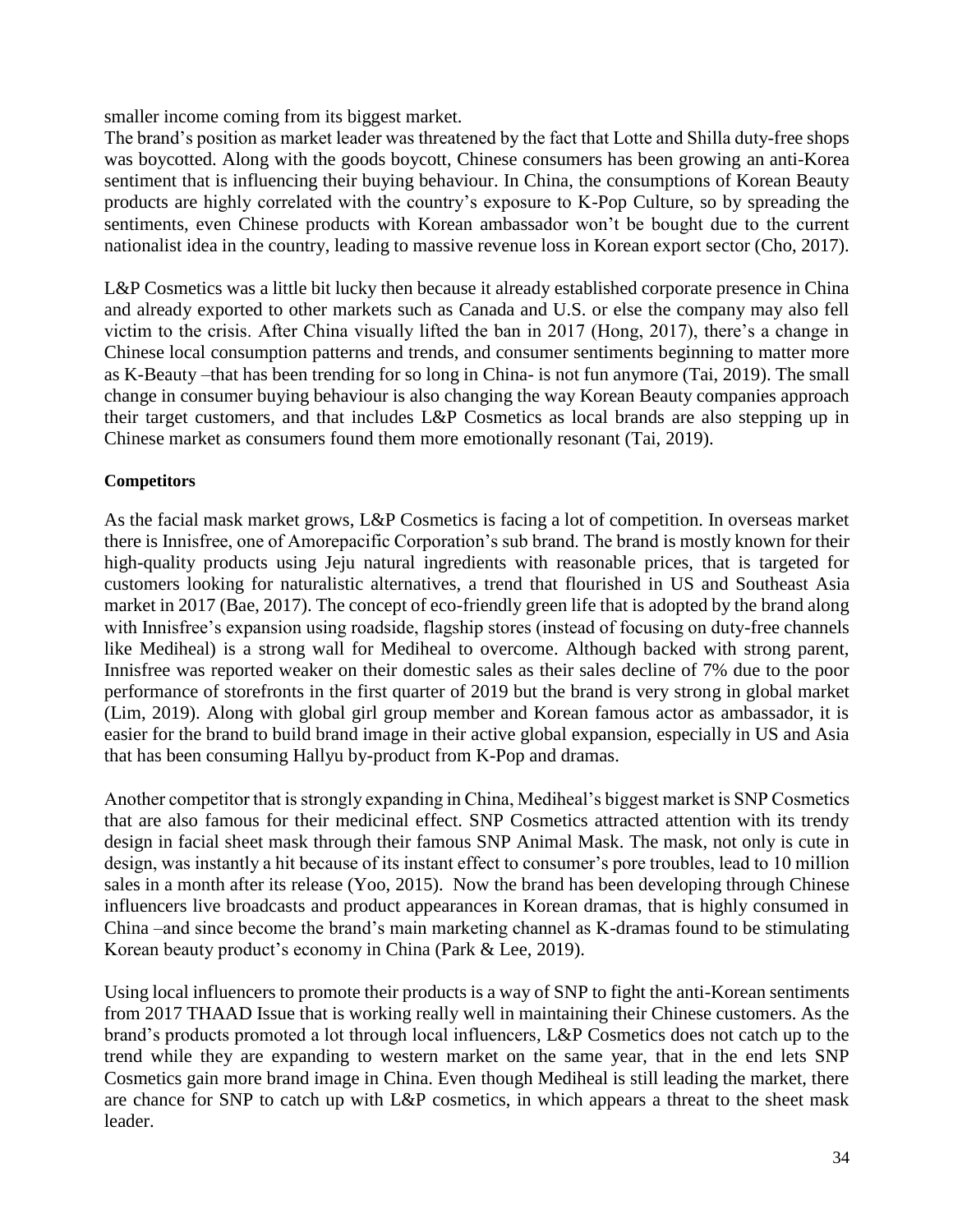#### **Future Plans**

L&P Cosmetics is keen on going global, and it shows from their Vision 2025 –one of the mission being Global Top10 Cosmetic Brand- and their continuous product innovation. The brand itself has been establishing manufacturing line outside of Korea, China, and Japan, and is focusing on building their retail stores in US and Southeast Asia market, following Innisfree and Nature Republic. With manufacturing line abroad, L&P Cosmetics can easily build their distribution line in new markets such as US and Europe, but sustainable livelihood of the factory workers and ecological impact of the neighbouring community around the factory is another problem for L&P Cosmetics to solve, as part of their management philosophy is to "accomplish the corporate social responsibility by creating jobs" (Mediheal, 2018).

The ambitious brand has been proving to be a successful unicorn as it managed to make it globally against a lot of stronger competitor through their own unique approach. In addition to the manufacturing line, Mediheal also uses online selling that will continuously evolve as the digital economy era approaches. As K-Pop once again rise in the US and Europe through global star BTS, Mediheal cleverly uses the group to collaborate through their newest product line, which helps lift their brand image using the group's devoted, massive international fandom, A.R.M.Y (Jung, 2018). The fandom's international outspread is another reason for L&P Cosmetics to build stronger online marketing scheme instead of focusing solely on their famous duty-free store approach.

As the brand establish global image, they also expand their products to further fulfil needs from customers, not only with their own renowned facial masks, but also with skin care and make up products. L&P Cosmetics reported that they will launch Makeheal, their own make up line that is based on the concept of "Plastic Surgical Products" and is targeted for consumers of the year 2030 (Ahn, 2018). For this product line, L&P Cosmetics can be confident since the brand has initial loyal customers, but the company will have to work on their marketing ways a little bit more so that they can spread awareness of the brand.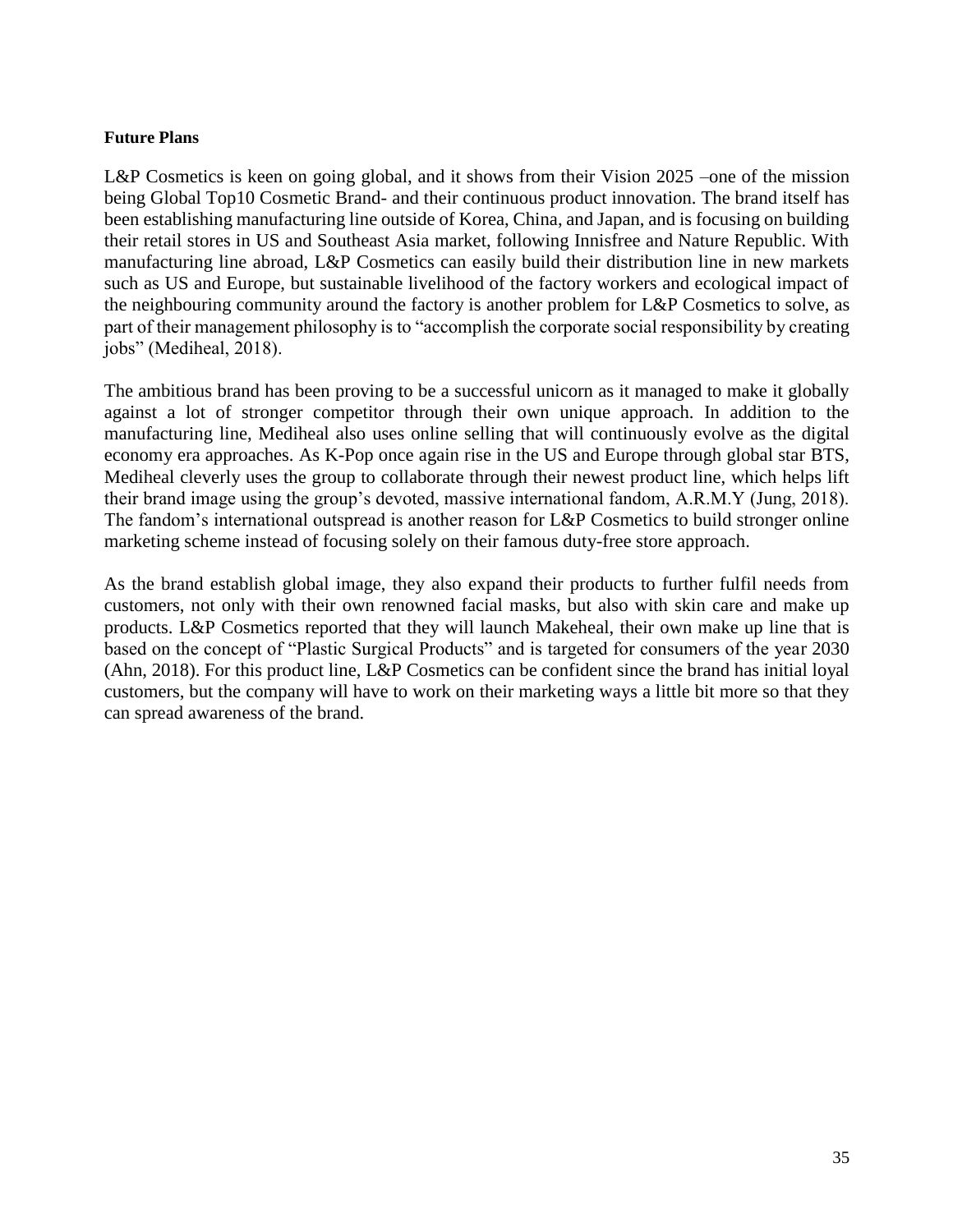## **References**

Agencia EFE, 2017. China's displeasure over THAAD affects South Korea's Lotte firm. [Online]

- Available at: https://www.efe.com/efe/english/business/china-s-displeasure-over-thaad-affectssouth-korea-lotte-firm/50000265-3343125 [Accessed 19 April 2019].
- Ahn, J. H., 2018. Public Relations: From Lipstick to Ampoule, K-Mask Pack to Increase the Family (립스틱·앰플까지…식구 늘리는 K-마스크팩). [Online] Available at: http://en.lnpcos.com/Board/view/board\_name/prcenter/idx/76/category/0/page/2/n\_apply/1 [Accessed 18 July 2019].
- Azadegan, A. & Dooley, K. J., 2010. Supplier innovativeness, organizational learning styles and manufacturer performance: An empirical assessment. *Journal of Operations Management*, 28(6), p. 488–505.
- Bae, I. Y., 2017. South Korean Brand Innisfree hit 1 Trillion Won Sales. [Online] Available at: https://retailinasia.com/in-sectors/health-and-beauty/south-korean-brand-innisfree-hit-1 trillion-won-sales/ [Accessed 18 July 2019].
- Bartlett, C. A., Ghoshal, S. & Birkinshaw, J., 1995. Transnational Management: Text, Cases, and Readings in Cross-Border Management. *Harvard Business Review*, 73(1), pp. 86-96.
- Choi, J. H., 2018. Public relations: The Growth Factor for Mediheal is Win-win Management (메디힐의 성장 요인은 상생 경영이다). [Online] Available at: http://en.lnpcos.com/Board/view/board\_name/prcenter/idx/23/category/0/page/6/n\_apply/1 [Accessed 16 April 2019].
- Cho, J., 2017. Turning Out the Lights? The Impact of THAAD on Hallyu Exports to China. [Online] Available at: http://keia.org/turning-out-lights-impact-thaad-hallyu-exports-china [Accessed 14 July 2019].
- Gobble, M. M., 2013. Outsourcing Innovation. Research-Technology Management, 56(4), pp. 64- 67.
- Hong, S. D., 2017. China Virtually Ends Hallyu Ban. [Online] Available at: https://www.huffpost.com/entry/china-virtually-ends-hallyuban\_b\_59fb14cae4b09afdf01c40a1 [Accessed 14 July 2019].
- Jean, R. J. B., Kim, D. K., Chiou, J. S. & Calantone, R., 2018. Strategic orientations, joint learning, and innovation generation in international customer-supplier relationship. *International Business Review*, 27(4), pp. 838-851.
- Jung, A., 2018. Vulture: 40,000 BTS Fans Can't Be Wrong Watching the biggest boy band in the world with the most devoted fandom. [Online] Available at: https://www.vulture.com/2018/10/bts-and-the-army.html [Accessed 18 July 2019].
- Kim, J., 2017. The Korea Times: K-beauty Products struggle to stay alive. [Online] Available at: http://www.koreatimes.co.kr/www/tech/2017/03/129\_226580.html [Accessed 23 March